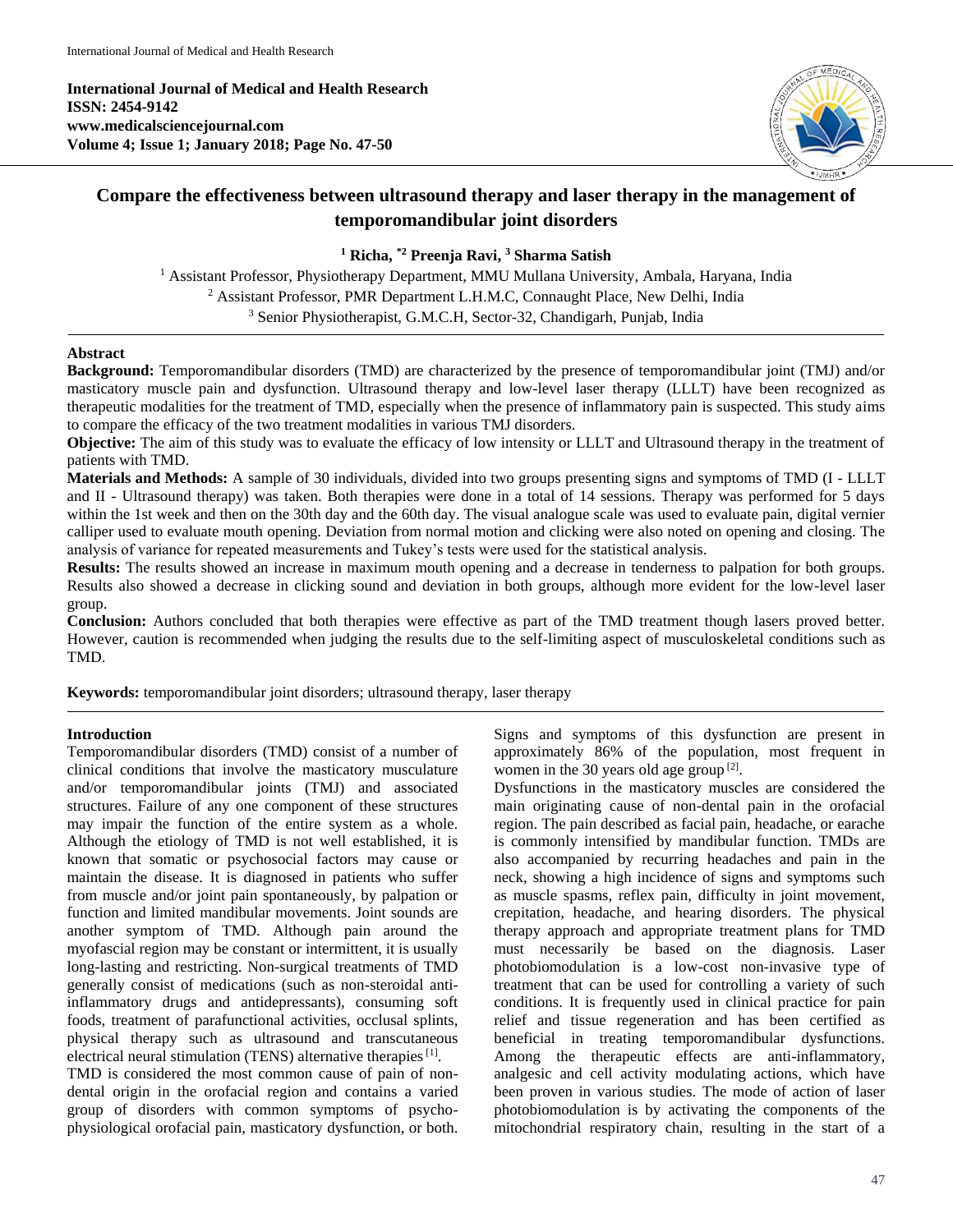series of cellular events. Once absorbed by the tissues, the laser radiation causes the release of histamine, serotonin, bradykinin, and prostaglandins that are related to pain. It is also capable of modifying cell and enzymatic activities<sup>[3]</sup>. The use of low-level laser therapy (LLLT) has gained popularity in recent years as a method of management of many localized, painful, musculoskeletal conditions. Although phototherapy devices have been in use for LLLT treatment since the mid-1960s, their therapeutic value remains controversial as the literature has conflicting results. In the past few years, a number of clinical trials and analyses have shown that LLLT effectively treats different musculoskeletal and neurogenic pain pathologies. However, limited information still exists about the effects of LLLT in such conditions<sup>[1]</sup>.

Ultrasound therapy is used to relax hyperactive muscles. Ultrasound therapy therapy produces low-amplitude, a lowfrequency alternating stimulus that causes vibrations. Applied bilaterally between the TMJ and the coronoid process, the stimulus reaches the deep mandibular division of the trigeminal nerve, as well as the superficial facial nerve. Ultrasound therapy is applied to reduce the muscular activity of masticatory muscles<sup>[3]</sup>.

LLLT is in accordance with TMD's treatment philosophy because it represents a non-invasive, reversible therapy without any side effects. LLLT makes use of electromagnetic radiation of a single wavelength, usually in the red or infrared regions. LLLT also helps provide treatment for several pathologies like impaired wound healing, pain conditions, and inflammatory situations<sup>[4]</sup>.

### **Methods**

This study involved 30 patients that came to the Department of Prosthodontics and the Department of Oral Medicine of ITS Paramedical College, Ghaziabad with diagnoses of TMD of multiple causes. Informed consent for participation in this study was obtained in all cases. Following a preliminary evaluation to exclude patients with presence of systemic diseases and those with history of recent trauma, the inclusion criteria comprised of patients with presence of pain, reciprocal joint clicking, restricted mouth opening and jaw deviation and not having medical or pharmacological treatment for TMD. Patients presented multiple causes of TMD. During the study, patients were instructed not to take systemic medication for TMD. Prior to the therapies, the patients were made to sit in a dental chair in an upright position with their heads resting on the head rest. Patients were instructed to open their mouth until it reached maximum capability without excessive discomfort. Clicking sound was noted on opening and closing of the mouth.

Pain was evaluated using the visual analogue scale (VAS). With a digital vernier calliper, the total mouth opening was recorded, with the measure being performed from the incisal of the upper incisors to the incisal of the lower incisors. All patients received both methods randomly alternated, in one treatment session per day for 5 days, followed by recall on the 30th and 60th day. LLLT was performed with a continuouswave diode laser (Lambda SPA - Italy), emission wavelength of 980 nm, output power of 1 W for 60 s. Four sites were chosen to receive the irradiation: The area over the masseter muscle, the temporal muscle, the condyle, and pre-tragal region. The treatment was performed bilaterally with total time duration of 10 min. Ultrasound therapy was executed with a tranducer head output frequency 3 MHz. The total duration of the treatment was 10 min. The treatment was performed bilaterally. The position of the electrode was between the TMJ and the coronoid process, to allow the arrival of the stimulus to the trigeminal nerve as well as the facial nerve. The results were compared for each individual treatment (before and after treatment values), as well as between treatments (mean of the after treatment improvement).

#### **Statistical Analysis**

Data were summarized as mean±standard deviation (SD). Groups were compared by two factors (groups  $\times$  periods) repeated measures analysis of variance (ANOVA) and the significance of mean difference within and between the groups was done by Tukey's *post-hoc* test. Categorical groups were compared by Chi-square ( $\chi$ 2) test. A two-sided ( $\alpha$  = 2) *P* < 0.05 was considered statistically significant. All analyses were performed on SPSS software.

#### **Results**

## **Basic Characteristics**

The basic characteristics *viz*., age and sex distribution of two groups (Ultrasound therapy and LASER therapy) are summarized in Table 1. The age of Ultrasound therapy and LASER groups ranged from 22-66 to 26-52 years, respectively with mean  $(\pm SD)$  45.20  $\pm$  12.70 years and 40.07±7.30 years, respectively. The mean age of Ultrasound therapy was slightly higher than LASER group but not differed statistically (*t*=1.36, *P*=0.186). Further, in both groups, the frequency of males was higher than females with slightly higher being in TENS (66.7%) as compared to LASER (60.0%); however, the sex proportion (female/male) also not differed ( $P > 0.05$ ) between the two groups ( $\chi$ 2=0.14, *P*=0.705), i.e. found to be statistically the same. In other words, subjects of two groups were age and sex matched and comparable.

**Table 1:** Basic characteristics of two groups

| <b>Basic</b>    | US therapy LASER therapy $t/\gamma$ value P value |                  |      |       |
|-----------------|---------------------------------------------------|------------------|------|-------|
| characteristics | $n=15(%)$                                         | $n=15(%)$        |      |       |
| Age (years)     | $45.20 + 12.70$                                   | $40.07 \pm 7.30$ | 1.36 | 0.186 |
| <b>Sex</b>      |                                                   |                  |      |       |
| Females         | 5(33.3)                                           | 6(40.0)          | 0.14 | 0.705 |
| Males           | 10(66.7)                                          | (60.0)           |      |       |

### **Primary Outcome Measures Maximum mouth opening**

Comparing the mean maximum mouth opening of two groups over the periods, ANOVA revealed significant effect of both groups (treatments)  $(F=18.81, P < 0.001)$  and period (time)  $(F=65.36, P < 0.001)$  on maximum mouth opening. Further, the interaction (groups  $\times$  periods) effect of both on maximum mouth opening was also found to be significant  $(F=19.89, P<$ 0.001).

Further, for each group, comparing the mean maximum mouth opening between the periods (i.e. within groups), Tukey test revealed significant ( $P < 0.01$  or  $P < 0.001$ ) improvement in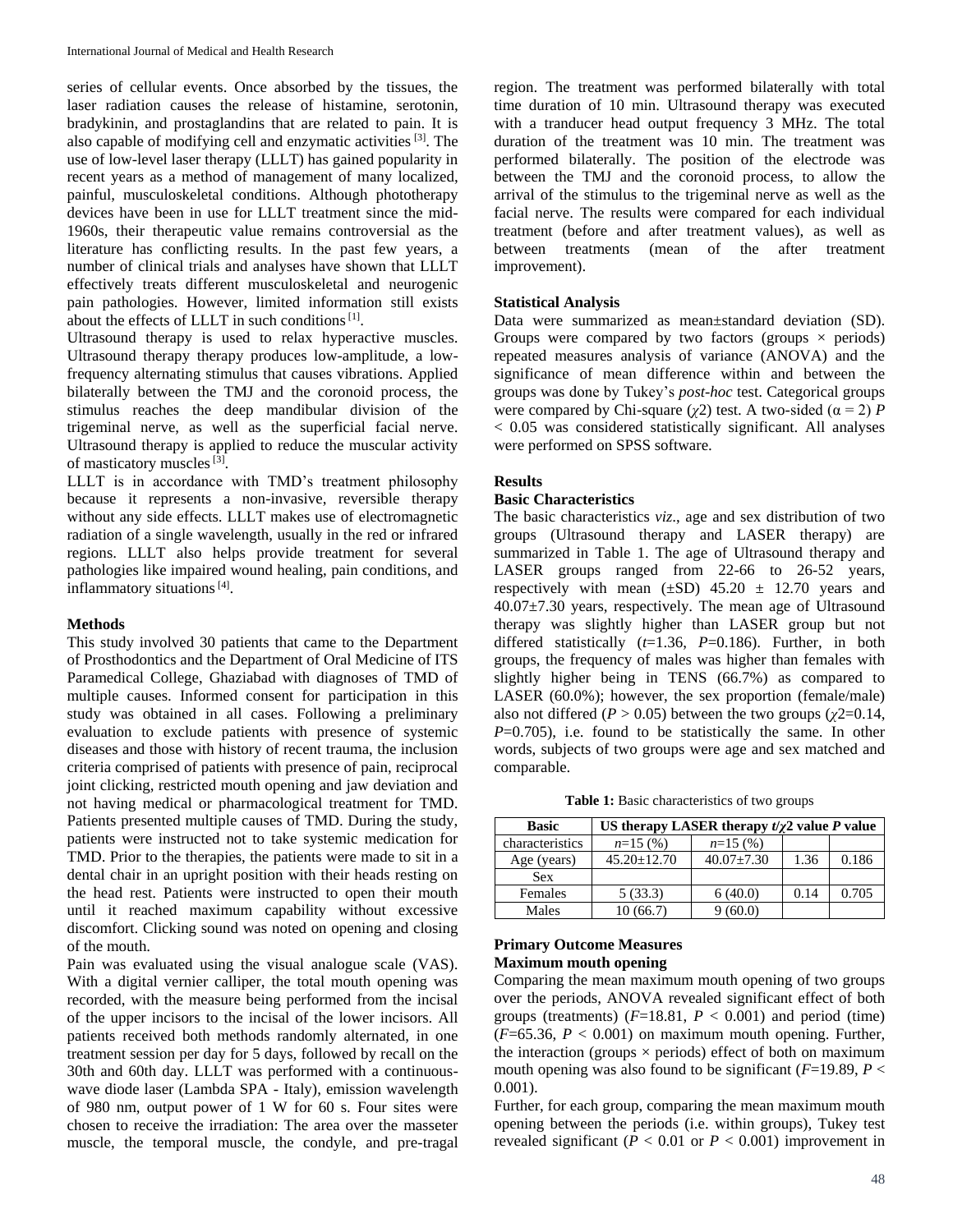maximum mouth opening of both the groups over the periods. Similarly, for each period, comparing the mean maximum mouth opening between the groups, Tukey test revealed significantly (*P*<0.05 or *P*<0.01) different and higher improvement in maximum mouth opening of LASER group as compared to Ultrasound Therapy group at all post periods (day 1-60). Moreover, at final evaluation, the net improvement (i.e. mean change from day 0 to 60) in maximum mouth opening of LASER group (28.3%) was 3.2-fold (or 19.4%) higher as compared to Ultrasound Therapy (8.9%).

# **VAS**

The mean VAS scores in both groups decrease (improve) after the treatments, and the decrease (improvement) was evident higher in LASER group as compared to Ultrasound Therapy.

Comparing the mean VAS scores of two groups over the periods, ANOVA revealed significant effect of both groups (treatments) (*F*=57.46, *P*<0.001) and period (time) (*F*=99.24,  $P < 0.001$ ) on VAS scores. Further, the interaction (groups  $\times$ periods) effect of both on VAS scores was also found to be significant (*F*=16.79, *P*<0.001).

Further, for each group, comparing the mean VAS scores between the periods (i.e. within groups), Tukey test revealed significant ( $P < 0.05$  or  $P < 0.01$  or  $P < 0.001$ ) improvement in VAS scores of both the groups over the periods.

Similarly, for each period, comparing the mean VAS scores between the groups, Tukey test revealed significantly (*P*< 0.05 or *P* < 0.01 or *P* < 0.001) different and higher improvement in VAS scores of LASER group as compared to Ultrasound Therapy at all post periods (day 1-60). Moreover, at final evaluation, the net improvement (i.e. mean change from day 0 to 60) in VAS score of LASER group (77.1%) was 1.6-fold (or 29.8%) higher as compared to Ultrasound Therapy (47.3%).

# **Secondary Outcome Measures TMJ sound**

The pre (day 0) and post (day 60) TMJ sound presence of two groups are summarized in Table 4. At day 0, the presence of TMJ sound was higher in LASER group (66.7%) than Ultrasound Therapy group (53.3%); however, at day 60 (final evaluation) it was lower in LASER group (6.75) as compared to Ultrasound Therapy group (26.7%). Comparing the presence of TMJ sound of two groups at two different periods, *χ*2 test revealed similar TMJ sound between the two groups (*χ*2=1.98, *P*=0.159), i.e. not differed statistically.

#### **Muscle tenderness**

The pre (day 0) and post (day 60) presence of muscle tenderness of two groups are summarized in Table 3. At day 0, the muscle tenders was present 100.0% in both groups; however, at final evaluation, it decrease (60.0%) significantly in LASER group as compared to Ultrasound Therapy group (*χ*2=5.66, *P*=0.017).

#### **Deviation**

The pre (day 0) and post (day 60) presence of deviation of two groups are summarized in Table 4. At day 0, both groups showed similar deviation (60.0%); however, not differed also after 60 days post-treatments ( $\chi$ 2 = 1.15, *P*= 0.284) though it lowered 33.3% more in LASER group as compared to Ultrasound Therapy group.

#### **Discussion**

In the present study, many criteria were considered for judgment of treatment effectiveness including range of mouth opening, pain scales and ratings of muscle tenderness and clicking sounds.

**Table 2:** Pre (day 0) and post (day 60) distribution of TMJ sound presence of two groups

| TMJ sound   US therapy                               |           | <b>LASER</b> therapy |        | $\chi$ 2 value   P value |       |
|------------------------------------------------------|-----------|----------------------|--------|--------------------------|-------|
| (present)                                            | $n=15(%)$ | $(n=15)(%$           |        | $(df=1)$                 |       |
| Day 0                                                | 8(53.3)   | 10                   | (66.7) | 1.98                     | 0.159 |
| Day $60$                                             | 4(26.7)   |                      | (6.7)  |                          |       |
| TMJ: Temporomandibular joint, US: Ultrasound therapy |           |                      |        |                          |       |

**Table 3:** Pre (day 0) and post (day 60) distribution of muscle

tenderness presence of two groups

| <b>Muscle</b> | US therapy | <b>LASER</b> therapy | $\gamma$ 2 value | P value |
|---------------|------------|----------------------|------------------|---------|
| tenderness    | $n=15(%)$  | $n=15(%)$            | $(df=1)$         |         |
| (present)     |            |                      |                  |         |
| Day 0         | 15 (100.0) | 15(100.0)            | 5.66             | 0.017   |
| Day 60        | 10(66.7)   | (6.7)                |                  |         |

**Table 4:** Pre (day 0) and post (day 60) distribution of deviation presence of two groups

| <b>Deviation</b> | <b>US</b> therapy | <b>LASER</b> therapy | $\gamma$ 2 value   P value |       |
|------------------|-------------------|----------------------|----------------------------|-------|
| (present)        | $n=15(%)$         | $n=15(%)$            | $(df=1)$                   |       |
| Day 0            | 9(60.0)           | 9(60.0)              | 1.15                       | 0.284 |
| Day 60           | 9(60.0)           | 4(26.7)              |                            |       |

## **US: Ultrasound therapy**

Similar to results shown in our study, many studies have shown the effectiveness of TENS in the management of TMD, individually as well as combined with other therapies and are known to improve the stomatognathic system functionally.5 Grossmann *et al*., 2012 presented a review article on the effectiveness of Ultrasound Therapy for TMD and concluded that Ultrasound Therapy is a treatment alternative for pain as well as TMD.6

Monaco *et al*., 2012 performed studies on 60 patients to evaluate the effect of Ultrasound Therapy on electromyography and kinesiographic activity of patient with TMD. They concluded that Ultrasound Therapy could be effective to reduce the surface electromyography activity in masticatory muscles and improve interocclusal distance of TMD patients.7

Several reports have documented the positive effects of Ultrasound Therapy and LLLT in TMD. In our study, LLLT has shown to have eliminated signs and symptoms of TMD more than TENS therapy has. Similar results were seen by Kato *et al*., in 2006 who performed a comparative study on 18 patients with chronic TMD using Ultrasound Therapy and LLLT and concluded that both therapies were effective for decreasing the symptoms of  $\text{TMD}^{[8]}.$ 

Núñez *et al*., in 2006 performed a comparative study on 10 patients, 18-56 years of age with TMD, using Ultrasound Therapy and LLLT and noted the range of mouth opening in the patients. The patients received both methods of treatment